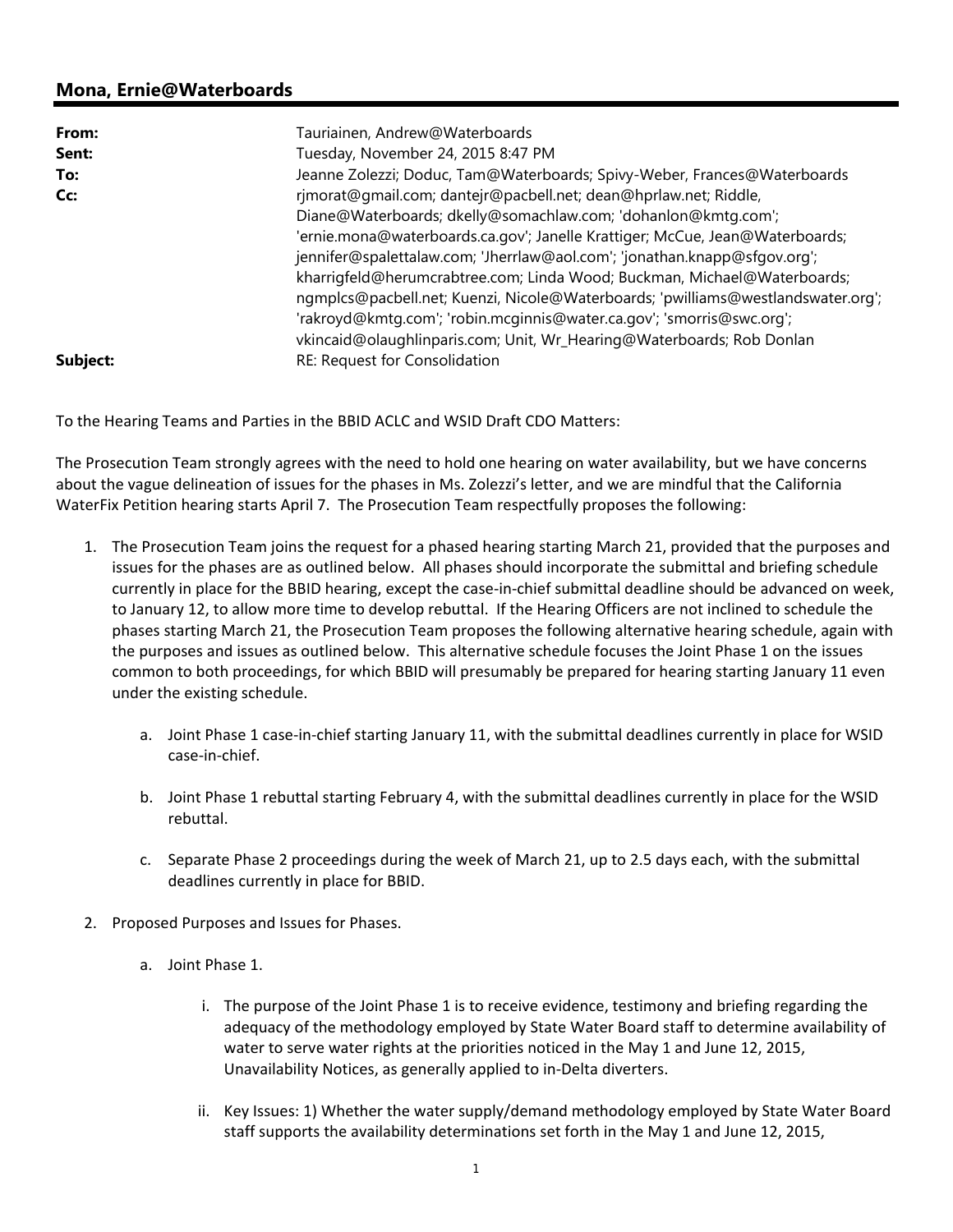Unavailability Notices, as modified by the July 15, 2015, Clarification. 2) Whether the methodology adequately administers the water rights priorities among lawful water diverters in the Delta watershed.

- b. BBID Phase 2.
	- i. The purpose of Phase 2 in the BBID proceeding is to receive evidence, testimony and briefing relevant to determining whether the Board should impose administrative civil liability against BBID for unauthorized diversion of water, and, if so, whether in the amount of \$1,553,250 or some other amount.
	- ii. Key Issues include: 1) Whether there was water available for BBID to divert under its claimed pre‐1914 appropriative right during June 13 through June 25, 2015. 2) Whether BBID diverted water from June 13 through June 25, 2015, pursuant to its pre-1914 appropriative claim, and, if so, in what amount. 3) Whether BBID diverted water from June 13 through June 25, 2015, pursuant to some other basis of right, and, if so, in what amount. 4) Whether the State Water Board may enforce against pre‐1914 appropriative water right claimants for diversion during periods when the Board staff has determined, applying appropriate methodology, that water is unavailable for diversion at the claimant's priority. 5) If BBID did unlawfully divert water during June 13 through June 25, 2015, whether and to what extent any factors set forth in Water Code Section 1055.3 affect the administrative civil liability amount.
	- iii. BBID Phase 2 will not address issues addressed in Joint Phase 1.
- c. WSID Phase 2.
	- i. The purpose of Phase 2 in the WSID proceeding is to receive evidence, testimony and briefing relevant to determining whether to adopt, with or without revision, the July 16, 2015, draft cease and desist order against WSID.
	- ii. Key Issues include: 1) Whether WSID violated, or threatened to violate, the prohibition set forth in Water Code Section 1052 against the unauthorized diversion of water by diverting or threatening to divert water from Old River during a period when the State Water Board staff, applying appropriate methodology, had determined that water was unavailable at WSID's priority. 2) Whether WSID holds any water rights or claims under which it may lawfully divert water from Old River during a period when the State Water Board staff, applying appropriate methodology, had determined that water was unavailable at the priority accorded License 1381. 3) Whether the City of Tracy's treated wastewater discharges to the Old River are considered abandoned foreign flows subject to appropriation downstream of the point of discharge, and, if so, in what amounts. 4) Whether the City of Tracy and/or WSID complied with all applicable legal requirements necessary to allow WSID to divert at WSID's diversion pumps any treated wastewater discharged by the City of Tracy into the Old River. 5) Whether WSID is authorized to divert at the WSID diversion pumps any tailwater discharged from Bethany Drain into the WSID intake channel, and, if so, in what amounts? 6) How much tailwater discharges from Bethany Drain into WSID's intake channel on Old River? 7) What portion of tailwater discharged from Bethany Drain to WSID's intake channel on Old River is accreted from irrigated lands within WSID's service area? 8) Can WSID divert at WSID's diversion pumps any water discharged from Bethany Drain into WSID's intake channel without also diverting or threatening to divert Old River water?
	- iii. WSID Phase 2 will not address issues addressed in Joint Phase 1.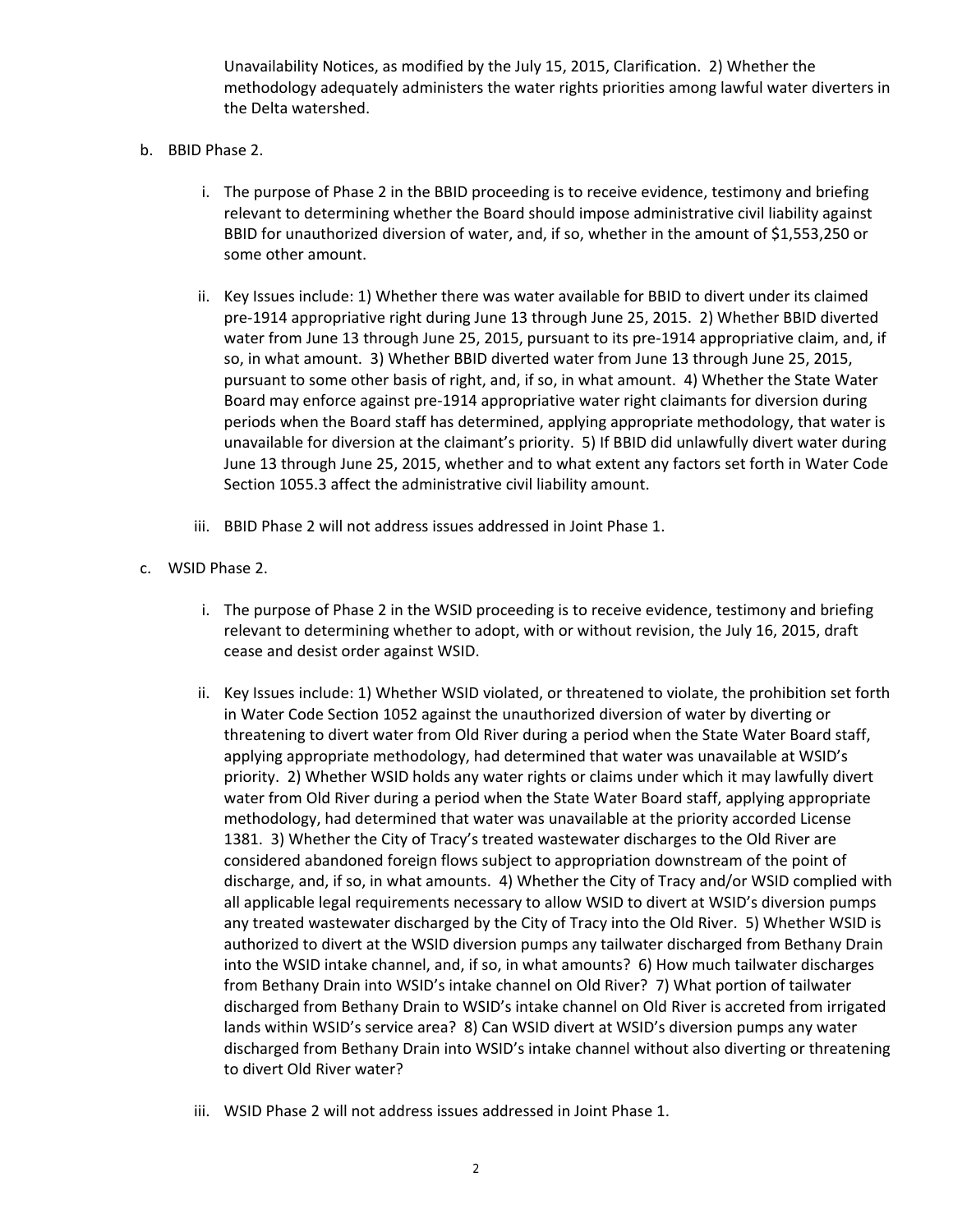Andrew Tauriainen, Attorney III State Water Resources Control Board Office of Enforcement 1001 I Street, 16th Floor Sacramento, CA 95814 tel: (916) 341‐5445 fax: (916)341‐5896 atauriainen@waterboards.ca.gov

\*\*\*CONFIDENTIALITY NOTICE: This communication with its contents may contain confidential and/or legally privileged information. It is solely for the use of the intended recipient(s). Unauthorized interception, review, use or disclosure is prohibited and may violate applicable laws including the Electronic Communications Privacy Act. If you are not the intended recipient, please contact the sender and destroy all copies of the communication.

**From:** Jeanne Zolezzi [mailto:JZOLEZZI@herumcrabtree.com] **Sent:** Tuesday, November 24, 2015 5:00 PM **To:** Doduc, Tam@Waterboards; Spivy-Weber, Frances@Waterboards **Cc:** rjmorat@gmail.com; Tauriainen, Andrew@Waterboards; dantejr@pacbell.net; dean@hprlaw.net; Riddle, Diane@Waterboards; dkelly@somachlaw.com; 'dohanlon@kmtg.com'; 'ernie.mona@waterboards.ca.gov'; 'Frances.Spivy-Weber@waterboards.ca.gov'; Janelle Krattiger; McCue, Jean@Waterboards; jennifer@spalettalaw.com; 'Jherrlaw@aol.com'; 'jonathan.knapp@sfgov.org'; kharrigfeld@herumcrabtree.com; Linda Wood; Buckman, Michael@Waterboards; ngmplcs@pacbell.net; Kuenzi, Nicole@Waterboards; 'pwilliams@westlandswater.org'; 'rakroyd@kmtg.com'; 'robin.mcginnis@water.ca.gov'; 'smorris@swc.org'; vkincaid@olaughlinparis.com; Unit, Wr\_Hearing@Waterboards **Subject:** Request for Consolidation **Importance:** High

Hearing Officers,

Attached please find a letter request from the majority of the parties to the Byron Bethany ACL Hearing and The West Side CDO hearing. While we did not obtain signatures yet for the State Water Contractors and the Department of Water Resources, they were present during our discussions, and at that time expressed their support for the proposal. I do not wish to misrepresent, and would ask them to weigh in their support via email if they so desire.

Finally, Andrew Tauriainen of the Prosecution Team was in agreement, but had to speak with his team. We have not yet had a response to our request for signature, but again, believe the Prosecution Team is also in support of this request.

Jeanne M. Zolezzi

**HERUM CRABTREE SUNTAG** 

**Jeanne M. Zolezzi Attorney-at-Law** 

*T: 209.472.7700 \ F: 209.472.7986 5757 PACIFIC AVENUE, SUITE 222 STOCKTON, CA 95207 www.herumcrabtree.com \ jzolezzi@herumcrabtree.com*



CONFIDENTIALITY NOTICE: This communication and any accompanying attachment(s) are confidential and privileged. They are intended for the sole use of the addressee. If you receive this transmission in error, you are advised that any disclosure, copying, distribution, or the taking of any action in reliance upon the communication or accompanying document(s) is strictly prohibited, and the message should be immediately deleted with any attachment(s). Moreover, any such